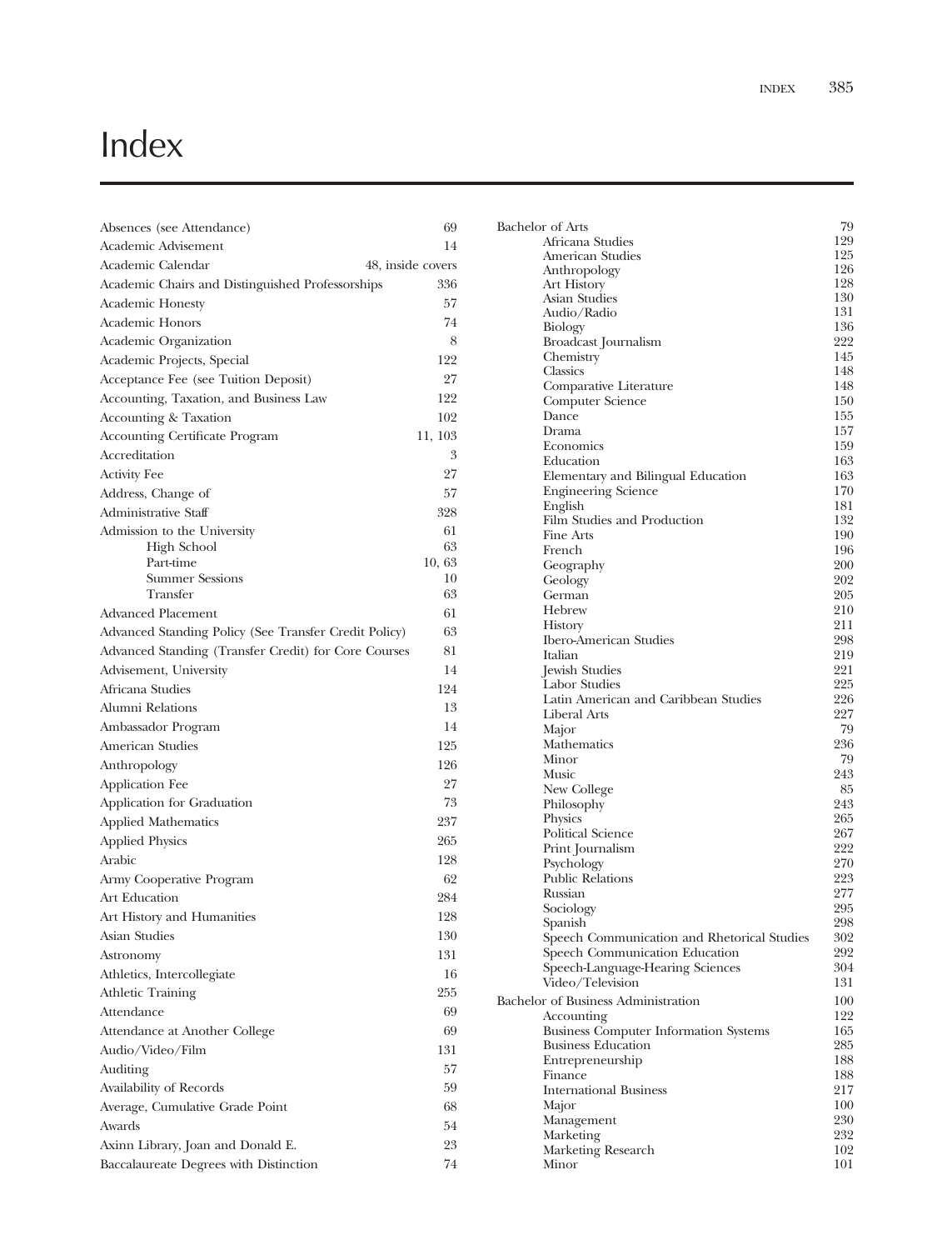| Dachelor of Engineering                                             |                |
|---------------------------------------------------------------------|----------------|
| <b>Bachelor of Fine Arts</b><br><b>Theater Arts</b>                 | 15             |
| Bachelor of Science                                                 | 8              |
| <b>Applied Physics</b>                                              | 26             |
| <b>Athletic Training</b>                                            | 25             |
| Biochemistry                                                        | 13             |
| Biology<br><b>Business Economics</b>                                | 13<br>15       |
| Chemistry                                                           | 14             |
| Community Health                                                    | 20             |
| Computer Engineering                                                | 17             |
| Computer Science                                                    | 15<br>23       |
| Computer Science and Mathematics<br>Electrical Engineering          | 19             |
| <b>Environmental Resources</b>                                      | 18             |
| <b>Exercise Specialist</b>                                          | 25             |
| Fine Arts                                                           | 19             |
| Geology<br><b>Industrial Engineering</b>                            | 20<br>17       |
| Major                                                               | 7              |
| Mathematics                                                         | 23             |
| Mechanical Engineering                                              | 17             |
| Minor                                                               | 7              |
| Music<br>Professional Studies                                       | 24<br>27       |
| School Health Education                                             | 20             |
| Video/Television                                                    | 13             |
| Video/Television and Business                                       | 13             |
| Video/Television and Film                                           | 13             |
| Bachelor of Science in Education<br>Fine Arts                       | 11<br>28       |
| Music                                                               | 28             |
| Teaching of Physical Education                                      | 25             |
| Bachelor's Programs                                                 | 6              |
| Band (see Musical Organizations)                                    | $\overline{2}$ |
| Biochemistry                                                        | 13             |
| Biology                                                             | 13             |
| <b>Biomedical Engineering</b>                                       | 17             |
| <b>Board of Trustees</b>                                            |                |
| <b>Books and Supplies</b>                                           | 2              |
| <b>Bookstore</b>                                                    | 1              |
| Buckley Amendment (see Availability of Records)                     | 5              |
| <b>Bulletin of First Registration</b>                               | 7              |
| Business Administration, Bachelor                                   | 10             |
| Business Computer Information Systems and                           |                |
| Quantitative Methods                                                | 14             |
| <b>Business Economics</b>                                           | 19             |
| <b>Business Education</b>                                           | 28             |
| <b>Business Law</b>                                                 | 14             |
| Business, Frank G. Zarb School of                                   | 9              |
| Accounting                                                          | 12             |
| <b>Business Computer Information Systems</b><br><b>Business Law</b> | 14<br>14       |
| Finance                                                             | 18             |
| <b>General Business</b>                                             | 19             |
| <b>International Business</b>                                       | 21             |
| Major                                                               | 10             |
| Management<br>Marketing                                             | 23<br>23       |
| Minor                                                               | 10             |
| <b>Quantitative Methods</b>                                         | 27             |
| Taxation (see Accounting)                                           | 10             |
| Business Studies, Center for                                        | 1              |
| Cafeterias (see Food Services)                                      | 1              |

| <b>Bachelor</b> of Engineering                    | 81         | Calendar, Academic                           | 48, inside covers |
|---------------------------------------------------|------------|----------------------------------------------|-------------------|
| Bachelor of Fine Arts                             |            | Campus Map                                   | 327               |
| <b>Theater Arts</b>                               | 157        | Career Planning                              |                   |
| <b>Bachelor</b> of Science                        | 81         | (see Career Counseling Services, 15)         |                   |
| <b>Applied Physics</b>                            | 265        | and Career Center, 14)                       |                   |
| Athletic Training                                 | 255        | Center/Clinic/Institute                      |                   |
| Biochemistry                                      | 136        | <b>Business Studies</b>                      | 11                |
| Biology                                           | 136        | Career                                       | 14                |
| <b>Business Economics</b><br>Chemistry            | 159<br>145 | Career Counseling                            | 15                |
| Community Health                                  | 206        | Child Care Institute, Diane Lindner-Goldberg | 15                |
| Computer Engineering                              | 175        | Cultural                                     | 24<br>22          |
| Computer Science                                  | 150        | Gerontology<br>Health (See Wellness Center)  | 22                |
| Computer Science and Mathematics                  | 237        | Psychological Evaluation, Research, and      |                   |
| <b>Electrical Engineering</b>                     | 193        | Counseling                                   | 24                |
| <b>Environmental Resources</b>                    | 188        | Reading/Communications Resource              | 24                |
| <b>Exercise Specialist</b>                        | 254        | Reading/Writing Learning                     | 24                |
| Fine Arts                                         | 191        | Special Education and Rehabilitation         | 24                |
| Geology                                           | 201<br>171 | Speech-Language-Hearing                      | 24                |
| <b>Industrial Engineering</b><br>Major            | 79         | Student                                      | 21                |
| Mathematics                                       | 236        | Certification, New York State                | 22, 109           |
| Mechanical Engineering                            | 173        | Certified Employee Benefit Specialist (CEBS) | 11                |
| Minor                                             | 79         | Change of Address                            | 57                |
| Music                                             | 243        | Change of Major/Minor/Specialization/        |                   |
| Professional Studies                              | 270        | Concentration/Degree                         | 57                |
| School Health Education                           | 207        | Change of Program                            | 69                |
| Video/Television                                  | 132        |                                              | 15                |
| Video/Television and Business                     | 132        | Chaplains                                    |                   |
| Video/Television and Film                         | 132        | Chemistry                                    | 145               |
| Bachelor of Science in Education                  | 112        | Child Care Institute, Lindner-Goldberg       | 15                |
| Fine Arts                                         | 284        | Chinese                                      | 148               |
| Music<br>Teaching of Physical Education           | 289<br>253 | Choosing a Program                           | 66                |
|                                                   |            | Chorus (see Musical Organization)            | 25                |
| Bachelor's Programs                               | 66         | Civil Engineering                            | 170               |
| Band (see Musical Organizations)                  | 25         | Class Schedules                              | 58                |
| Biochemistry                                      | 136        | Class Standing                               | 70                |
| Biology                                           | 136        | College of Liberal Arts and Sciences         | 78                |
| <b>Biomedical Engineering</b>                     | 170        |                                              |                   |
| <b>Board of Trustees</b>                          | 6          | Commencement                                 | 73                |
| <b>Books and Supplies</b>                         | 29         | Common Hour                                  | 58                |
| <b>Bookstore</b>                                  | 14         | Communication, School of                     | 104               |
| Buckley Amendment (see Availability of Records)   | 59         | Audio/Video/Film                             | 131               |
| <b>Bulletin of First Registration</b>             | 71         | Journalism and Mass Media Studies            | 222<br>301        |
|                                                   |            | Speech Communication and Rhetorical Studies  |                   |
| Business Administration, Bachelor                 | 100        | Community Health                             | 206               |
| Business Computer Information Systems and         |            | Comparative Literature                       | 148               |
| Quantitative Methods                              | 141        | Comparative Literature and Languages         | 148               |
| <b>Business Economics</b>                         | 196        | Computer Engineering                         | 169               |
| <b>Business Education</b>                         | 285        | Computer Science                             | 150               |
| <b>Business Law</b>                               | 144        | Computer Science and Mathematics             | 237               |
| Business, Frank G. Zarb School of                 | 98         | <b>Computer Services</b>                     | 22                |
| Accounting                                        | 122        | Computer Studies-Microcomputer Applications  | 11                |
| <b>Business Computer Information Systems</b>      | 141        |                                              |                   |
| <b>Business Law</b>                               | 144        | Continuing Education, University College for | 10                |
| Finance                                           | 188        | Continuing Engineering Education             | 12                |
| General Business<br><b>International Business</b> | 199<br>217 | Core Courses                                 | 82, 83            |
|                                                   | 100        | Core Curriculum                              | 79                |
| Major<br>Management                               | 230        | (Advanced Standing, Transfer Credit)         |                   |
| Marketing                                         | 232        | HCLAS; Zarb School of Business               | 63, 107           |
| Minor                                             | 101        | Counseling, Research, Special Education, and |                   |
| Quantitative Methods                              | 274        | Rehabilitation                               | 153               |
| Taxation (see Accounting)                         | 102        | Course Numbering System                      | 59                |
| Business Studies, Center for                      | 11         | Creative Arts Therapy                        | 154               |
| Cafeterias (see Food Services)                    | 15         | Creative Writing and Literature              | 181               |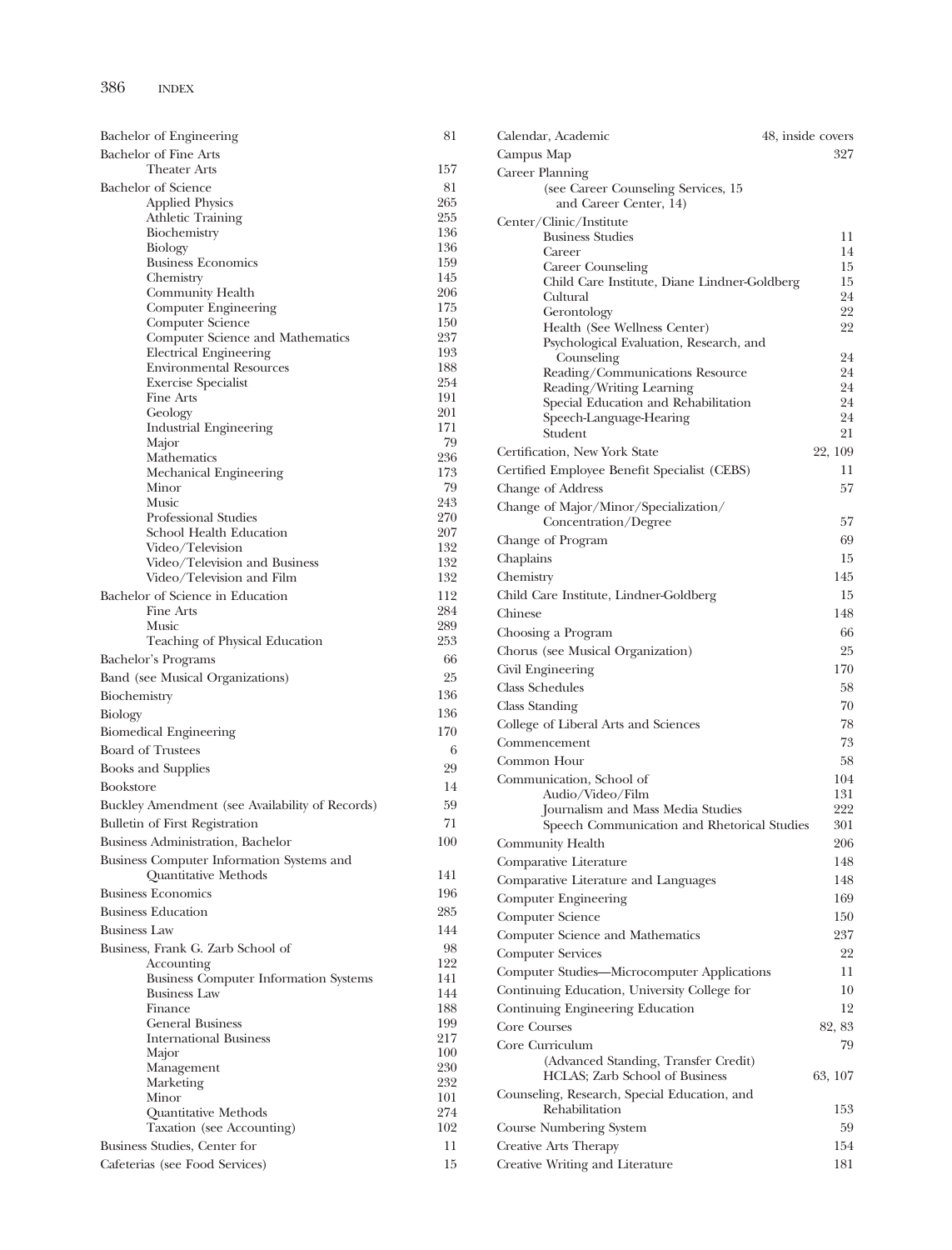| Credit by Examination                                             | 61            |
|-------------------------------------------------------------------|---------------|
| Credit for Prior Learning                                         | 62            |
| Credits, Transfer                                                 | 63            |
| Cultural Center, Hofstra                                          | 24            |
| Cumulative Grade Point Average                                    | 68            |
| Curriculum and Teaching                                           | 154           |
| Curriculum Evaluation                                             | 59            |
| Dance                                                             | 155           |
| David Filderman Gallery                                           | 24            |
| Day Program (see Full-Time Study)                                 | 10, 58, 61    |
| Dean of Students                                                  | 15            |
| Dean's List                                                       | 73            |
| Dean's Scholars                                                   | 74            |
| Degree Requirements                                               |               |
| Bachelor                                                          | 66            |
| Degrees                                                           |               |
| Bachelor of Arts<br>Bachelor of Business Administration           | 66, 79<br>100 |
| Bachelor of Engineering                                           | 81            |
| <b>Bachelor of Fine Arts</b>                                      | 81            |
| <b>Bachelor</b> of Science                                        | 81            |
| Bachelor of Science in Education                                  | 112           |
| Degrees with Distinction                                          |               |
| Bachelor                                                          | 74            |
| Degrees, Dual and Dual Majors                                     | 66            |
| Dempster Hall for Communications                                  | 15            |
| Departmental Honors Program                                       | 74            |
| Diploma or Certificate Replacement                                | 28            |
| Disabled, Program for the (see PHED)                              | 18            |
| Dismissal                                                         | 69            |
| Distinguished Professorships                                      | 336           |
| Division of                                                       |               |
| Humanities                                                        | 78            |
| Natural Sciences, Mathematics, Engineering                        |               |
| and Computer Sciences                                             | 78            |
| Social Sciences                                                   | 78            |
| Dormitories (see Residential Life)                                | 19            |
| Drama                                                             | 159           |
| Dropped for Scholarship (see Dismissal)                           | 69            |
| Dual Majors and Dual Degrees                                      | 66            |
| Early Admission                                                   | 61            |
|                                                                   | 163           |
| Early Childhood Special Program                                   |               |
| Early Decision Admission                                          | 61            |
| Economics                                                         | 159           |
| Education and Allied Human Services, School of                    | 108           |
| Creative Arts Therapy<br>Elementary and Early Childhood Education | 154<br>163    |
| Foundations of Education                                          | 195           |
| Health Professions and Family Studies                             | 206           |
| <b>Literacy Studies</b>                                           | 228           |
| Physical Education and Sport Sciences                             | 253           |
| Reading                                                           | 275           |
| Rehabilitation Counseling                                         | 275           |
| Research<br>Secondary Education                                   | 277<br>282    |
| Special Education                                                 | 301           |
|                                                                   | 17            |
| Education Abroad (see International Study)                        |               |
| <b>Educational Psychology</b>                                     | 154           |
| <b>Educational Services</b>                                       | 22            |
| <b>Educational Studies Program</b>                                | 162           |
| Elective                                                          | 58            |
| <b>Electrical Engineering</b>                                     | 173           |
| Elementary and Early Childhood Education                          | 163           |

| <b>Emily Lowe Gallery</b><br><b>Employment Opportunities</b><br>(see Career Center)<br>Engineering<br>Engineering, Computer<br>Engineering, Continuing Education<br>Engineering, Electrical<br>Engineering, Industrial<br>Engineering, Mechanical<br><b>Engineering Science</b><br>English<br>English and American Literature<br>English and Creative Writing<br><b>English Education</b><br>English Language Program (ELP)<br>Entrepreneurship<br><b>Environmental Engineering</b><br><b>Environmental Resources</b><br>Examinations<br>Advanced Placement<br>College-Level Equivalency Program (CLEP)<br>Graduate Management Admission Test<br>New York State Proficiency<br>Exclusion from the University<br><b>Exercise Specialist</b> | 25<br>14<br>169<br>175<br>12<br>173<br>171<br>173<br>170<br>181<br>181<br>181<br>286<br>186<br>187<br>170<br>187<br>61<br>61<br>11 |
|--------------------------------------------------------------------------------------------------------------------------------------------------------------------------------------------------------------------------------------------------------------------------------------------------------------------------------------------------------------------------------------------------------------------------------------------------------------------------------------------------------------------------------------------------------------------------------------------------------------------------------------------------------------------------------------------------------------------------------------------|------------------------------------------------------------------------------------------------------------------------------------|
|                                                                                                                                                                                                                                                                                                                                                                                                                                                                                                                                                                                                                                                                                                                                            |                                                                                                                                    |
|                                                                                                                                                                                                                                                                                                                                                                                                                                                                                                                                                                                                                                                                                                                                            |                                                                                                                                    |
|                                                                                                                                                                                                                                                                                                                                                                                                                                                                                                                                                                                                                                                                                                                                            |                                                                                                                                    |
|                                                                                                                                                                                                                                                                                                                                                                                                                                                                                                                                                                                                                                                                                                                                            |                                                                                                                                    |
|                                                                                                                                                                                                                                                                                                                                                                                                                                                                                                                                                                                                                                                                                                                                            |                                                                                                                                    |
|                                                                                                                                                                                                                                                                                                                                                                                                                                                                                                                                                                                                                                                                                                                                            |                                                                                                                                    |
|                                                                                                                                                                                                                                                                                                                                                                                                                                                                                                                                                                                                                                                                                                                                            |                                                                                                                                    |
|                                                                                                                                                                                                                                                                                                                                                                                                                                                                                                                                                                                                                                                                                                                                            |                                                                                                                                    |
|                                                                                                                                                                                                                                                                                                                                                                                                                                                                                                                                                                                                                                                                                                                                            |                                                                                                                                    |
|                                                                                                                                                                                                                                                                                                                                                                                                                                                                                                                                                                                                                                                                                                                                            |                                                                                                                                    |
|                                                                                                                                                                                                                                                                                                                                                                                                                                                                                                                                                                                                                                                                                                                                            |                                                                                                                                    |
|                                                                                                                                                                                                                                                                                                                                                                                                                                                                                                                                                                                                                                                                                                                                            |                                                                                                                                    |
|                                                                                                                                                                                                                                                                                                                                                                                                                                                                                                                                                                                                                                                                                                                                            |                                                                                                                                    |
|                                                                                                                                                                                                                                                                                                                                                                                                                                                                                                                                                                                                                                                                                                                                            |                                                                                                                                    |
|                                                                                                                                                                                                                                                                                                                                                                                                                                                                                                                                                                                                                                                                                                                                            |                                                                                                                                    |
|                                                                                                                                                                                                                                                                                                                                                                                                                                                                                                                                                                                                                                                                                                                                            |                                                                                                                                    |
|                                                                                                                                                                                                                                                                                                                                                                                                                                                                                                                                                                                                                                                                                                                                            |                                                                                                                                    |
|                                                                                                                                                                                                                                                                                                                                                                                                                                                                                                                                                                                                                                                                                                                                            |                                                                                                                                    |
|                                                                                                                                                                                                                                                                                                                                                                                                                                                                                                                                                                                                                                                                                                                                            |                                                                                                                                    |
|                                                                                                                                                                                                                                                                                                                                                                                                                                                                                                                                                                                                                                                                                                                                            |                                                                                                                                    |
|                                                                                                                                                                                                                                                                                                                                                                                                                                                                                                                                                                                                                                                                                                                                            |                                                                                                                                    |
|                                                                                                                                                                                                                                                                                                                                                                                                                                                                                                                                                                                                                                                                                                                                            |                                                                                                                                    |
|                                                                                                                                                                                                                                                                                                                                                                                                                                                                                                                                                                                                                                                                                                                                            | 61                                                                                                                                 |
|                                                                                                                                                                                                                                                                                                                                                                                                                                                                                                                                                                                                                                                                                                                                            | 71                                                                                                                                 |
|                                                                                                                                                                                                                                                                                                                                                                                                                                                                                                                                                                                                                                                                                                                                            | 254                                                                                                                                |
| Expenses (see Tuition and Fees)                                                                                                                                                                                                                                                                                                                                                                                                                                                                                                                                                                                                                                                                                                            | 27-29                                                                                                                              |
| <b>Facilities and Services</b>                                                                                                                                                                                                                                                                                                                                                                                                                                                                                                                                                                                                                                                                                                             | 14                                                                                                                                 |
| <b>Faculty Listing</b>                                                                                                                                                                                                                                                                                                                                                                                                                                                                                                                                                                                                                                                                                                                     | 339                                                                                                                                |
| Family Education Rights and Privacy Act (FERPA)                                                                                                                                                                                                                                                                                                                                                                                                                                                                                                                                                                                                                                                                                            |                                                                                                                                    |
| (see Availability of Records)                                                                                                                                                                                                                                                                                                                                                                                                                                                                                                                                                                                                                                                                                                              | 59                                                                                                                                 |
| Family Education Rights and Privacy Act (FERPA)                                                                                                                                                                                                                                                                                                                                                                                                                                                                                                                                                                                                                                                                                            | 391                                                                                                                                |
| Federal Perkins Loan Program                                                                                                                                                                                                                                                                                                                                                                                                                                                                                                                                                                                                                                                                                                               | 33                                                                                                                                 |
| Federal Work Study                                                                                                                                                                                                                                                                                                                                                                                                                                                                                                                                                                                                                                                                                                                         | 33                                                                                                                                 |
| Fees                                                                                                                                                                                                                                                                                                                                                                                                                                                                                                                                                                                                                                                                                                                                       | 27-29                                                                                                                              |
| Filderman Gallery                                                                                                                                                                                                                                                                                                                                                                                                                                                                                                                                                                                                                                                                                                                          | 25                                                                                                                                 |
| Film Production (see School of Communication)                                                                                                                                                                                                                                                                                                                                                                                                                                                                                                                                                                                                                                                                                              | 104                                                                                                                                |
| Final Semester Registration                                                                                                                                                                                                                                                                                                                                                                                                                                                                                                                                                                                                                                                                                                                | 72                                                                                                                                 |
| Finance                                                                                                                                                                                                                                                                                                                                                                                                                                                                                                                                                                                                                                                                                                                                    | 188                                                                                                                                |
| Finance Certificate Program                                                                                                                                                                                                                                                                                                                                                                                                                                                                                                                                                                                                                                                                                                                | 11                                                                                                                                 |
| Financial Aid                                                                                                                                                                                                                                                                                                                                                                                                                                                                                                                                                                                                                                                                                                                              | 30                                                                                                                                 |
| Fine Arts                                                                                                                                                                                                                                                                                                                                                                                                                                                                                                                                                                                                                                                                                                                                  | 190                                                                                                                                |
| <b>Food Services</b>                                                                                                                                                                                                                                                                                                                                                                                                                                                                                                                                                                                                                                                                                                                       | 15                                                                                                                                 |
|                                                                                                                                                                                                                                                                                                                                                                                                                                                                                                                                                                                                                                                                                                                                            | 54                                                                                                                                 |
|                                                                                                                                                                                                                                                                                                                                                                                                                                                                                                                                                                                                                                                                                                                                            |                                                                                                                                    |
| Foreign Language Awards                                                                                                                                                                                                                                                                                                                                                                                                                                                                                                                                                                                                                                                                                                                    |                                                                                                                                    |
| Foreign Language Education                                                                                                                                                                                                                                                                                                                                                                                                                                                                                                                                                                                                                                                                                                                 | 287                                                                                                                                |
| Foreign Languages and Literature                                                                                                                                                                                                                                                                                                                                                                                                                                                                                                                                                                                                                                                                                                           |                                                                                                                                    |
| (see Comparative Literature and Languages)                                                                                                                                                                                                                                                                                                                                                                                                                                                                                                                                                                                                                                                                                                 | 149                                                                                                                                |
| Foreign Students (see International Students)                                                                                                                                                                                                                                                                                                                                                                                                                                                                                                                                                                                                                                                                                              | 17                                                                                                                                 |
| Foreign Study (see International Study)                                                                                                                                                                                                                                                                                                                                                                                                                                                                                                                                                                                                                                                                                                    | 17                                                                                                                                 |
| Foundations of Education                                                                                                                                                                                                                                                                                                                                                                                                                                                                                                                                                                                                                                                                                                                   | 195                                                                                                                                |
| French                                                                                                                                                                                                                                                                                                                                                                                                                                                                                                                                                                                                                                                                                                                                     | 196                                                                                                                                |
| Freshman Advancement                                                                                                                                                                                                                                                                                                                                                                                                                                                                                                                                                                                                                                                                                                                       | 16                                                                                                                                 |
| <b>Full-Time Study</b>                                                                                                                                                                                                                                                                                                                                                                                                                                                                                                                                                                                                                                                                                                                     | 10, 58, 61                                                                                                                         |
| (FYP) First-Year Program                                                                                                                                                                                                                                                                                                                                                                                                                                                                                                                                                                                                                                                                                                                   | 216                                                                                                                                |
| Gallery                                                                                                                                                                                                                                                                                                                                                                                                                                                                                                                                                                                                                                                                                                                                    |                                                                                                                                    |
| David Filderman                                                                                                                                                                                                                                                                                                                                                                                                                                                                                                                                                                                                                                                                                                                            | 25                                                                                                                                 |
| <b>Emily Lowe</b>                                                                                                                                                                                                                                                                                                                                                                                                                                                                                                                                                                                                                                                                                                                          | 25                                                                                                                                 |
| <b>General Business</b>                                                                                                                                                                                                                                                                                                                                                                                                                                                                                                                                                                                                                                                                                                                    | 199                                                                                                                                |
| Geography<br>Geology                                                                                                                                                                                                                                                                                                                                                                                                                                                                                                                                                                                                                                                                                                                       | 200<br>201                                                                                                                         |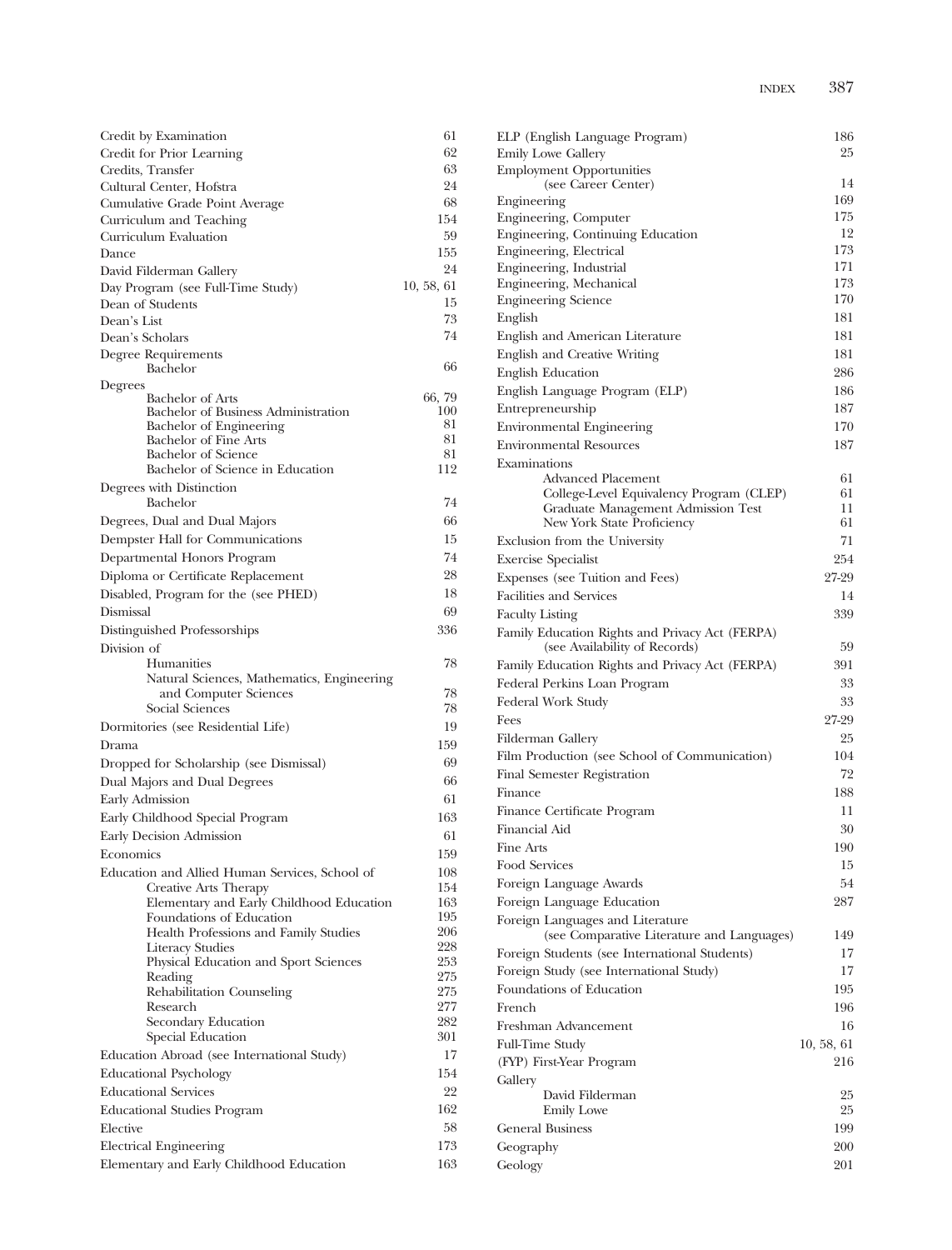| George Dempster Hall for Communications        | 15         | January Session                                                         | 10       |
|------------------------------------------------|------------|-------------------------------------------------------------------------|----------|
| German                                         | 205        | Japanese                                                                | 221      |
| Government (see Political Science)             | 267        | Jewish Studies                                                          | 221      |
| Grade Point Average                            | 68         | Journalism                                                              | 222      |
| Grading System                                 | 67         | Journalism and Mass Media Studies                                       | 234      |
| Graduation, Application for                    |            | Judaica (see Jewish Studies)                                            | 221      |
| (see Final Semester Registration)              | 72         | Labor Studies                                                           | 225      |
| Grants and Loans                               | 33         | Language Laboratory                                                     | 22       |
| Greek                                          | 205        | Late Registration Fee                                                   | 27       |
| Health Center (See Wellness Center)            | 22         | Latin                                                                   | 226      |
| <b>Health Education</b>                        | 206        | Latin American and Caribbean Studies                                    | 226      |
| Health Professions and Family Studies          | 206        | Law (see Prelaw Studies)                                                | 270      |
| Hebrew                                         | 210        | Legal Nurse Consultant Certificate Program                              | 12       |
| High School Students, Superior                 | 61         | <b>Liberal Arts Courses</b>                                             | 59       |
| History                                        | 211        | Liberal Arts, Definition of                                             | 59       |
| Hofstra at a Glance                            | 7          | Liberal Arts Program                                                    | 227      |
| Hofstra College of Liberal Arts and Sciences   | 78         | Liberal Arts Studies (credit and noncredit)                             | 12       |
| Hofstra Cultural Center                        | 24         | Library, Joan and Donald E. Axinn                                       | 22       |
| Hofstra Museum                                 | 24         | Linguistics                                                             | 228      |
| Hofstra USA                                    | 16         | <b>Literacy Studies</b>                                                 | 228      |
|                                                | 57         | Literacy Studies Resource Center                                        | 24       |
| Honesty, Policy on Academic                    |            | Literature in Translation                                               | 229      |
| Honor Organizations<br>Undergraduate           | 74         |                                                                         | 19       |
| Honors, Bachelor Degree with                   | 74         | Living Accommodations (see Residential Life)                            |          |
|                                                | 118        | Loans                                                                   | 33       |
| Honors College                                 |            | Long Island Studies Institute                                           | 25       |
| Honors, Departmental                           | 74         | Lowe Gallery                                                            | 25       |
| Honors House                                   | 74         | Mack Hall, David S.                                                     | 21       |
| Honors, Prizes and Awards                      | 54         | Maintaining Matriculation Fee (see also Final<br>Semester Registration) | 27, 72   |
| <b>Honors Programs</b>                         | 74         |                                                                         | 57       |
| <b>Honors Seminars</b>                         | 74         | Major, Change of<br>Major Degree Requirements                           |          |
| Housing (see Residential Life)                 | 19         | <b>Bachelor of Arts</b>                                                 | 79       |
| Humanities                                     | 216        | Bachelor of Business Administration                                     | 100      |
| Humanities, Division of the                    | 78         | Bachelor of Engineering                                                 | 81       |
| Art History and Humanities                     | 128<br>148 | Bachelor of Fine Arts                                                   | 81       |
| Comparative Literature and Languages<br>Drama  | 156        | <b>Bachelor of Science</b>                                              | 81       |
| English                                        | 181        | Bachelor of Science in Education                                        | 112      |
| Fine Arts                                      | 190        | Major, dual                                                             | 66       |
| French                                         | 196        | Management                                                              | 230      |
| <b>Ibero-American Studies</b>                  | 298        | Management, Entrepreneurship and General Business                       | 230      |
| Music<br>Spanish                               | 243<br>298 | Map, Campus                                                             | 327, 328 |
| Human Resources Management Certificate Program | 11         | Marine and Freshwater Biology                                           | 138      |
|                                                |            | Marine Laboratory                                                       | 18       |
| <b>Inactive Grades</b>                         | 65         | Marketing                                                               | 232      |
| <b>Industrial Engineering</b>                  | 171        | Marketing Certificate Program                                           | 11       |
| Infirmary (see Health Services)                | 22         | Marketing and International Business                                    | 232      |
| Institute of the Arts                          | $25\,$     | Marriage and Family Therapy Clinic                                      | 23       |
| <b>Instructional Areas</b>                     | 8          | Mass Media Studies                                                      | 234      |
| Intercollegiate Athletics                      | 16         | Mathematics                                                             | 236      |
| <b>Interdisciplinary Programs</b>              | 216        | Mathematics, Applied                                                    | 237      |
| <b>International Affairs</b>                   | 217        | Mathematics Education                                                   | 288      |
| <b>International Business</b>                  | 217        | Matriculated Student                                                    | 58       |
| International Business Certificate Program     | 11         | Mechanical Engineering                                                  | 173      |
| <b>International Students</b>                  | 17         | Medical Care (see Wellness Center)                                      | 22       |
| <b>International Study</b>                     | 17         | Medicine (see Premedical Studies)                                       | 270      |
| Intramural Sports (see Recreation)             | 19         | Meteorology                                                             | 240      |
| Italian                                        | 219        | Middle Eastern and Central Asian Studies                                | 240      |
| <b>Italian Studies</b>                         | 220        | Military Science                                                        | 240      |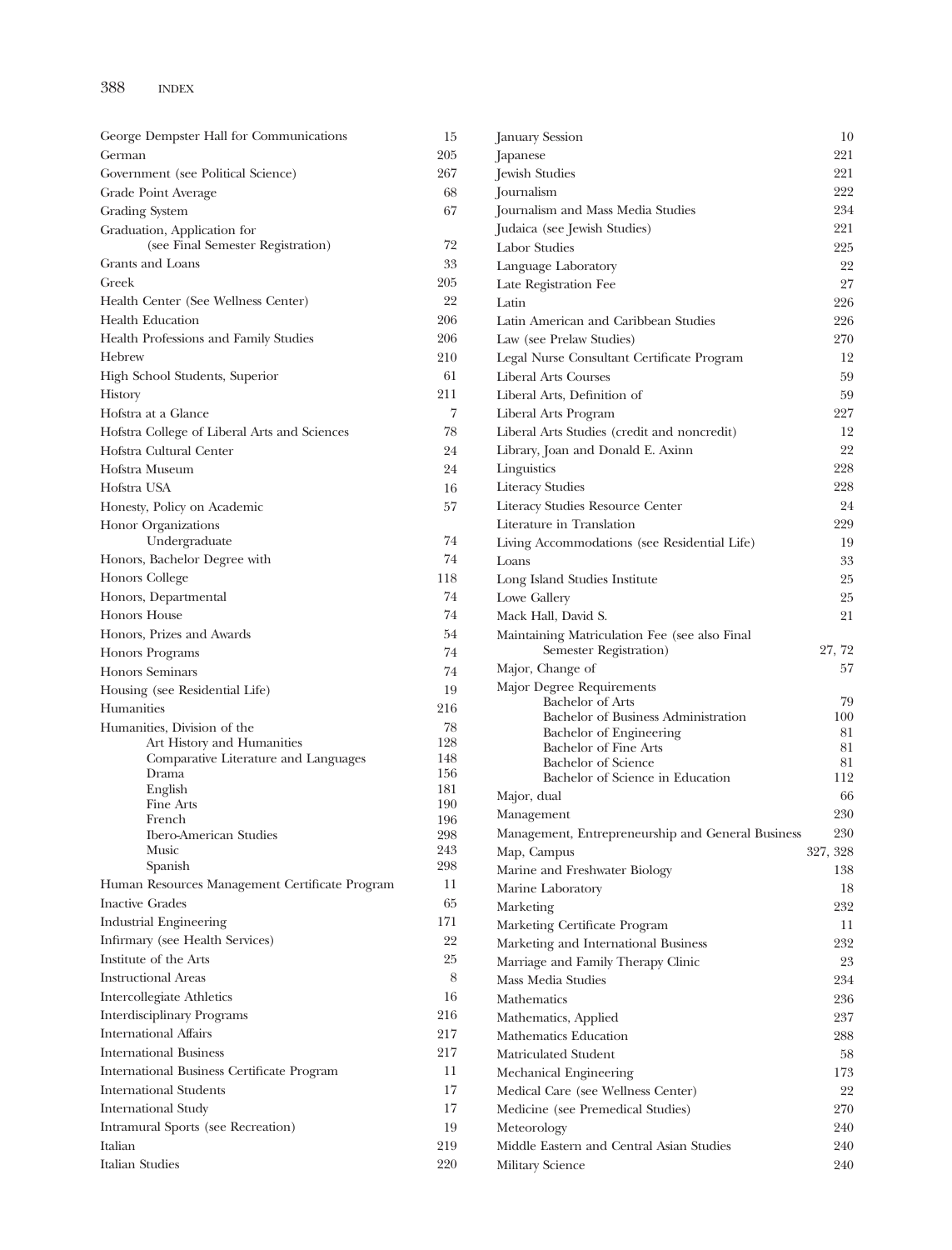| Minor Concentration Requirements                               |            | <b>Prelaw Studies</b>              |
|----------------------------------------------------------------|------------|------------------------------------|
| Bachelor of Arts                                               | 79         | Premedical, Pre                    |
| Bachelor of Business Administration                            | 101        | Premedical/Prel                    |
| <b>Bachelor</b> of Science<br>Bachelor of Science in Education | 79<br>110  | Prior Learning                     |
| Modern Greek                                                   | 243        | Privacy Act                        |
| Music                                                          | 243        | Private Instruction                |
| Music Education                                                | 289        | Prizes and Awar                    |
| Music Listening Room                                           | 25         | Probation Stand                    |
| <b>Musical Organizations</b>                                   | 25         | Professionals and                  |
| Natural Science                                                | 248        | Professional Stu                   |
| Natural Sciences, Mathematics, Engineering                     |            | Program Chang                      |
| and Computer Sciences, Division of the                         | 78         | Program, Chang                     |
| Astronomy                                                      | 131        | Program Planni                     |
| Biochemistry                                                   | 136        | Programs of Stu                    |
| Biology                                                        | 136<br>145 | Provisional Cour                   |
| Chemistry<br>Computer Science                                  | 150        | Provost's Schola                   |
| Engineering                                                    | 171        | Psychological Ev                   |
| <b>Environmental Resources</b>                                 | 187        | Psychology                         |
| Geology                                                        | 201        | <b>Public Affairs</b>              |
| Mathematics<br>Meteorology                                     | 326<br>240 | <b>Public Relations</b>            |
| Natural Science                                                | 248        | Publishing Studi                   |
| Physics                                                        | 265        | Quantitative Me                    |
| Premedical                                                     | 270        | Radio                              |
| Technology and Public Policy                                   | 305        | Reading                            |
| New College of Hofstra                                         | 85         | Reading/Writing                    |
| New York State Certification                                   | 109        | Readmission                        |
| New York State Education Department                            |            | Records, Availab                   |
| <b>Inventory of Registered Programs</b>                        | 384        |                                    |
| New York State Proficiency Examinations                        | 61         | Recreation Prog<br>Refresher Cours |
| New York State Tuition Assistance                              | 34         |                                    |
| NOAH (New Opportunities at Hofstra)                            | 248        | Refund Policy (1                   |
| Nonliberal Arts Courses                                        | 59         | Registration Fee                   |
| Numbering System                                               | 59         | Registration, Fin                  |
| Off-Campus Education                                           | 84, 86     | Rehabilitation C                   |
| Office of the Dean of Students                                 | 15         | Religious Studie                   |
| Office of Student Employment                                   | 21         | Remission of Tu                    |
| Orchestra (see Musical Organizations)                          | 25         | Repeated Cours                     |
| PALS (Program for Academic Learning Skills)                    | 19, 114    | Requirements fo<br>(where          |
| Paralegal Studies Certificate Program                          | 12         | Bachelo                            |
| Parking                                                        | 18         | Bachelo                            |
| Part-time Studies, Office of                                   | 14         | Bachelo                            |
| Part-Time Study                                                | 10, 61     | Bachelo<br>Bachelo                 |
| $Pass/D+/D/Fail$ , Undergraduate                               | 68         | Bachelo                            |
| PEIR (Professionals and Executives in Retirement)              | 12         | Requirements, U                    |
| Perkins Loan Program, Federal                                  | 33         | Research                           |
| Permission to Attend from Other Colleges                       | 58         | <b>Reserve Officers</b>            |
| Permission to Attend Other Colleges                            | 69         | Residence Hall I                   |
| PHED (Program for the<br>Higher Education of the Disabled)     | 19         | Residence Halls                    |
| Philosophy and Religious Studies                               | 249        | Residence Requ                     |
| Philosophy of Science                                          | 252        | Romance Langu                      |
| Physical Education and Sport Sciences                          | 253        | Russian                            |
| Physician's Assistant Studies                                  | 263        | Saturday Classes                   |
| Physics                                                        | 265        | Saturday College                   |
| Political Science                                              | 267        | Schedules, Class                   |
| Portuguese                                                     | 269        | Scholarships (se                   |
| Pre-Allied Medical Professions                                 | 137        | School Health E                    |
| Predental Studies (see Premedical Studies)                     | 270        | School of Busin                    |
|                                                                |            |                                    |

| <b>Prelaw Studies</b>                                          | 270           |
|----------------------------------------------------------------|---------------|
| Premedical, Predental, Preveterinary Medicine Studies          | 137           |
| Premedical/Prehealth Professional Studies                      | 270           |
| Prior Learning                                                 | 62            |
| Privacy Act                                                    | 60            |
| Private Instruction Fee                                        | 28            |
| Prizes and Awards                                              | 54            |
| Probation Standards                                            | 69            |
| Professionals and Executives in Retirement (PEIR)              | 13            |
| <b>Professional Studies</b>                                    | 270           |
| Program Change Fee                                             | 27            |
| Program, Change of                                             | 69            |
| Program Planning                                               | 66            |
| Programs of Study                                              | 66            |
| <b>Provisional Courses</b>                                     | 308           |
| Provost's Scholars                                             | 74            |
| Psychological Evaluation, Research, and Counseling Clinic      | 24            |
| Psychology                                                     | 270           |
| <b>Public Affairs</b>                                          | 273           |
| <b>Public Relations</b>                                        | 222           |
| Publishing Studies and Literature                              | 181           |
| Quantitative Methods                                           | 274           |
| Radio                                                          | 25            |
| Reading                                                        | 275           |
| Reading/Writing Learning Clinic                                | 24            |
| Readmission                                                    | 64            |
| Records, Availability                                          | 59            |
| Recreation Program                                             | 19            |
| Refresher Course (see Repeated Course)                         | 70            |
| Refund Policy (Undergraduate)                                  | 29            |
| Registration Fee (University Fee)                              | 27-29         |
| Registration, Final Semester                                   | 72            |
| Rehabilitation Counseling                                      | 275           |
| Religious Studies, Philosophy and                              | 276           |
| Remission of Tuition (see Refund Policy)                       | 29            |
| <b>Repeated Course</b>                                         | 70            |
| Requirements for the Major and Minor                           |               |
| (where applicable) in                                          |               |
| <b>Bachelor</b> of Arts                                        | 79            |
| Bachelor of Business Administration<br>Bachelor of Engineering | $100\,$<br>81 |
| Bachelor of Fine Arts                                          | 81            |
| <b>Bachelor</b> of Science                                     | 81            |
| Bachelor of Science in Education                               | 112           |
| Requirements, University                                       | 71            |
| Research                                                       | 277           |
| Reserve Officers Training Corps (ROTC)                         | 240           |
| Residence Hall Fees                                            | 28            |
| Residence Halls (see Residential Life)                         | 19            |
| Residence Requirement                                          | 64            |
| Romance Languages and Literatures                              | 277           |
| Russian                                                        | 277           |
| Saturday Classes for Young People                              | 12            |
| Saturday College                                               | 278           |
| Schedules, Class                                               | 58            |
| Scholarships (see Financial Aid)                               | 30            |
| School Health Education                                        | 206           |
| School of Business, Frank G. Zarb                              | 98            |